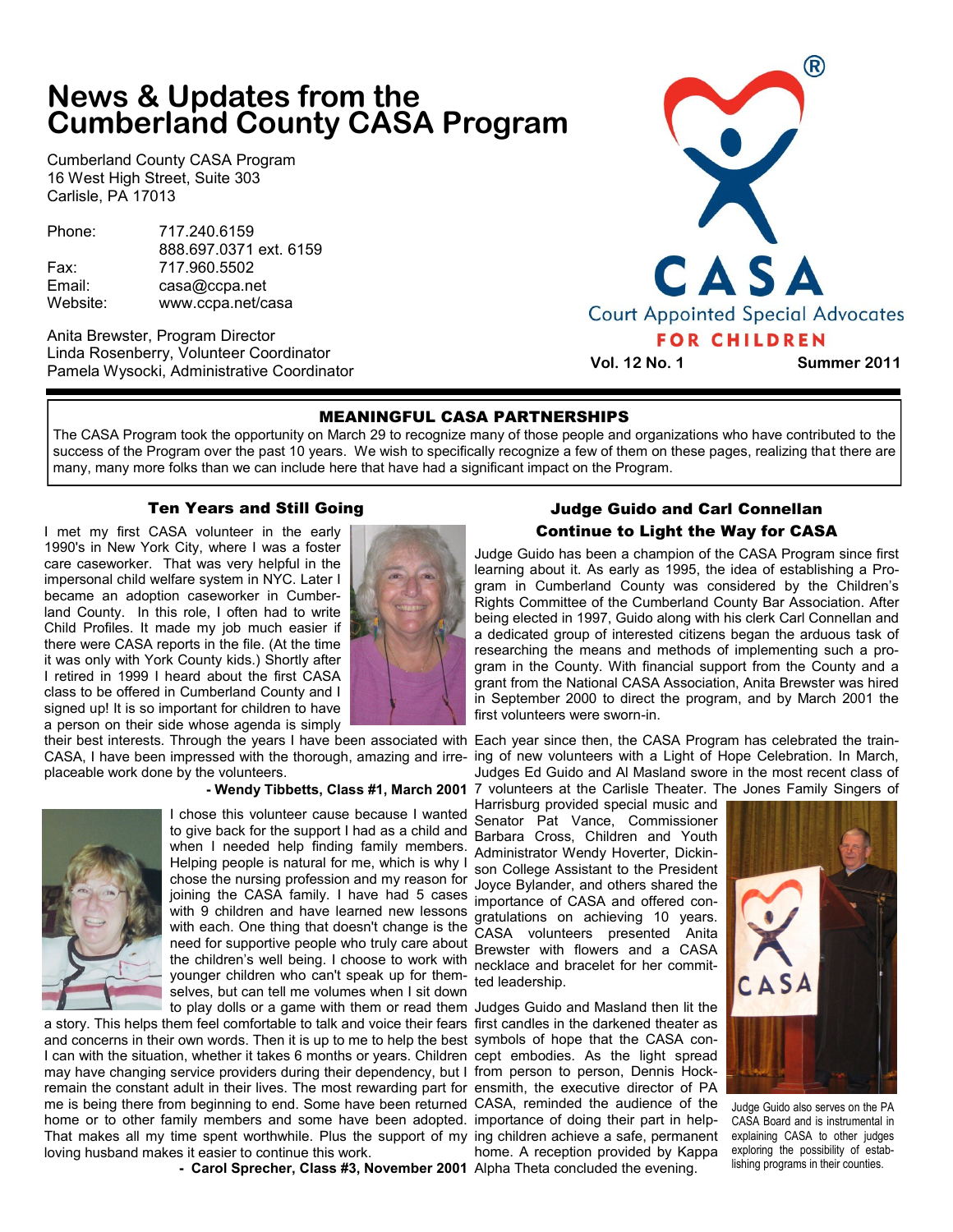## Meet the Twenty-second Corps of CASA Volunteers

**Keri Feldman** is 38 years old, the mother of 2 kids and has been married for 15 years. She has lived in Central PA for 6 years and previously lived at the beach on Hilton Head Island for 10 years. Keri is a real beach lover!! She also loves reading, knitting, scrapbooking, cooking and exercise. She considers herself rather outgoing, loves time with her girlfriends, but also takes her role as a wife and mother seriously. She is a stay-at-home mom and loves being a homemaker. Keri has been involved in volunteer work involving kids for all of her adult life and is really excited to be a part of the CASA program!

**John Gilbert** grew up in Mechanicsburg, Enola and New Cumberland. Living in foster homes from 1972 through adulthood, John entered the US Air Force after graduating Red Land High School in 1981. During 4 years in the Air Force, he trained and worked in the Security Police. After being stationed in Italy, Greece, and California, he was honorably discharged in 1985. 1986 brought John to the PA State Police Academy. Trooper Gilbert worked in Lancaster, Chambersburg, and Harrisburg before retiring. Since retirement, he is self-employed part time in flooring and tile installation. Community service is important to him. John enjoys his friends, the

to other jurisdictions.



Michelle Kuhlmann, John Gilbert, Heather Mayberry, Kimberly Knissly, Barbara Harris, Keri Feldman, and Alison Ross.

outdoors, computers, music, good coffee, and the guitar. He volunteers at the Oyster Mill Playhouse, building sets. He is a former member of Fairview Twp. Fire Department and a past advisor and treasurer of Boy Scouts of America, Harrisburg State Police Explorer Troop.

**Barbara Harris** grew up in Birmingham, AL, and now resides in Mechanicsburg, where she recently relocated due to her husband's job. She is a homemaker, a licensed professional counselor, and a certified geriatric care manager. Barbara has two daughters, ages 19 and 20, and has felt called to the CASA Program for at least 10 years, but timing wasn't right prior to now. She enjoys the outdoors, nature and wildlife, Bible study, and movies. She has been very blessed in her life, and had very good parents. She feels the need to give back to her community.

**Michelle Kuhlmann** and her husband were foster parents for over 4 years and have adopted two children. Her son Terry was adopted at the age of 11 and is now 14 and her daughter Raquel was also adopted at age 11 and is now 13. Michelle also has adopted/rescued several pets, currently having 4 dogs and 2 cats. She has been volunteering with an animal rescue group that saves dogs from puppy mills. She enjoys going to the gym (having recently lost 130 pounds), the movies, shopping, and out to dinner with friends and/or family, as well as watching her kids' sporting events. She and her husband recently moved to the Linglestown area from the Jersey Shore where she was born and raised. Michelle works fulltime at the DLA Distribution Center in New Cumberland, where she is the chief of the policy division in the contracting/acquisition organization.

**Heather Mayberry** works part time at Holy Spirit Hospital and recently graduated in May from Shippensburg University with a Bachelor's of Science degree in Criminal Justice and a minor in Psychology. Heather grew up in Enola and still lives there with her adorable 18 month-old daughter. She enjoys reading and being outside when it is warm. She likes scrapbooking, taking pictures, and spending time with friends and family. She loves day trips and is excited to find new places to visit.

**Kimberly Nissly** grew up around the world. She was born in Washington D.C., was adopted at 6 weeks old and spent the past 24 years of her life living in Kenya, Pakistan, Niger, Virginia and central Pennsylvania. She currently resides outside Harrisburg PA. After graduating college in 2009, she got a job as a fulltime clerk for the Dauphin County Register of Wills/Clerk of Orphans Court. In addition she works part-time for her family's cleaning business. She hopes to someday become an attorney and practice family and public interest law. When she is not working, she is a daughter to two, a sister to four, an aunt to two nieces and two nephews and a friend to many. When she reflects on her 24 years of life, she realizes that she has been quite blessed. She owes it all to her Lord and Savior Jesus Christ and to her two wonderful parents. Her parents are also CASA volunteers. She enjoys hanging out with family and friends, laughing, her dog Heidi, the beach and traveling. In the fall you can often Kimberly on the hockey field coaching third- and fourth-graders or on the sidelines cheering for her favorite local high school teams.

**Alison Ross** grew up in a suburb of Philadelphia and spent a number years living in center city Philadelphia. She made a huge life change recently with her husband, Jim, when they moved to an older farm in western Cumberland County. She is a historic preservationist by profession and works fulltime as an architectural historian for a local engineering firm. Her husband and she are both evangelical Christians—disciples of Jesus Christ. She has a 20-year-old stepdaughter and is a "mom" to three spoiled cats. After living out in the country now for several years, she has developed a love of gardening. She also spends a lot of time with her husband renovating their almost 200-year-old home. She dabbles in other activities when time allows, including playing the violin, painting, needlework, and photography. She also started learning horseback riding and horsemanship, with the hopes of one day owning a horse or two.

| Program Statistics as of June 30, 2011:                                                                                                                                                                                     | 3RD ANNUAL PA CASA  |
|-----------------------------------------------------------------------------------------------------------------------------------------------------------------------------------------------------------------------------|---------------------|
| 143 CASA volunteers have been trained (58 active; 55 CASA Supporters)                                                                                                                                                       | <b>GOLF CLASSIC</b> |
| 304 dependent children have been represented                                                                                                                                                                                | September 16, 2011  |
| 776 CASA Reports have been written, providing additional information to help                                                                                                                                                | Colonial Golf       |
| the Court make decisions                                                                                                                                                                                                    | and Tennis Club     |
| Of the children represented by CASA volunteers whose cases have closed since   4901 Linglestown Road<br>the CASA Program began, 96 returned home, 110 were adopted, and 23 went to $\parallel$ Harrisburg, PA 17112         |                     |
| live with a permanent legal custodian or a fit and willing relative. Nine children aged<br>out of the system, 1 child died of natural causes and 2 had their cases transferred   For more information go to www.pacasa.org. |                     |

or more information go to www.pacasa.org.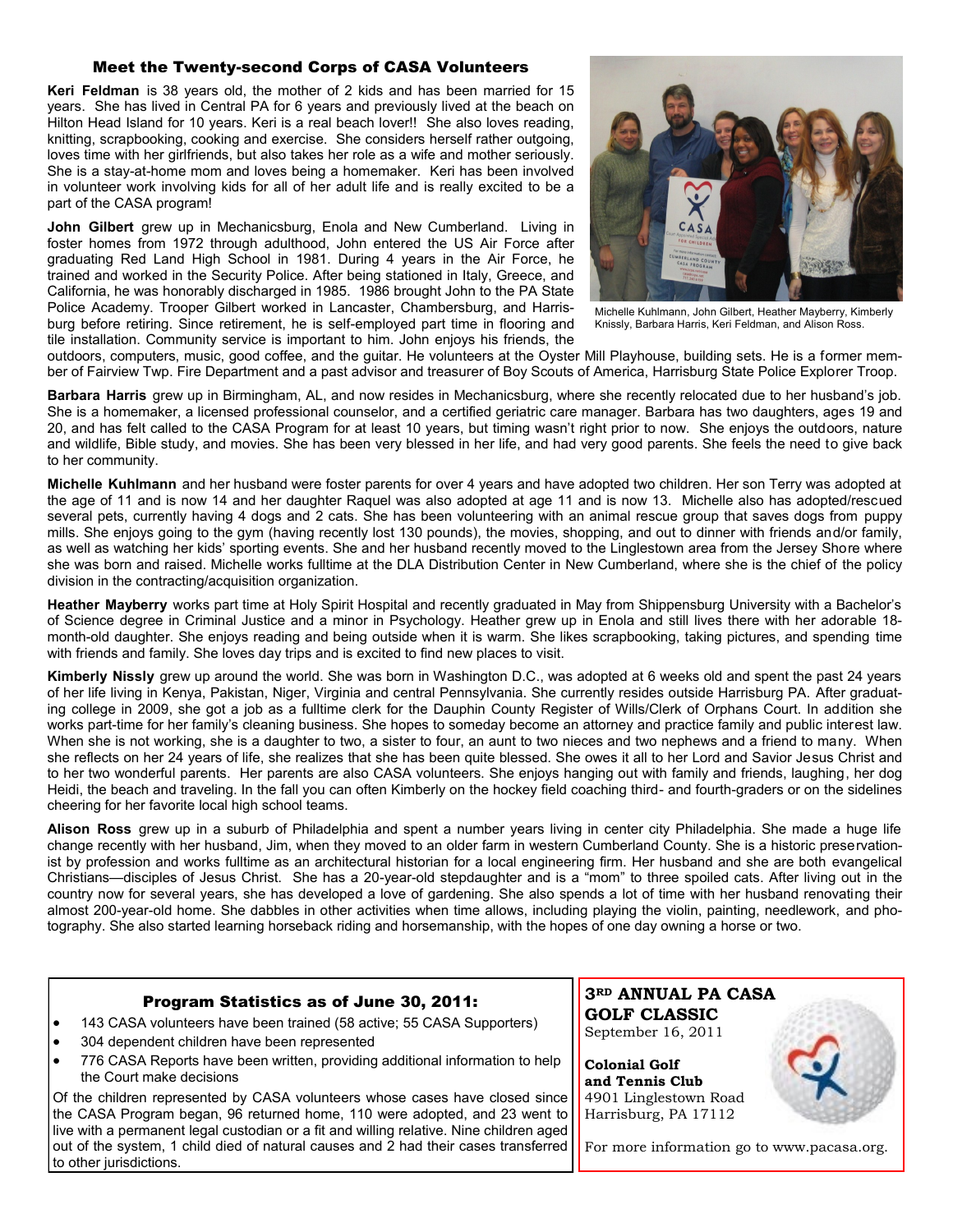

Anita Brewster and Wanda Noll celebrated Cumberland County CASA's 5th anniversary in 2006 .

## An Interview with Wanda Noll

*Cumberland County is privileged to have the past director of the York County CASA Program, Wanda Noll, as a mentor and role model for the establishment and ongoing operations of its own CASA Program. Whenever a question arises about how to approach anything, Judge Guido always asks, "How does York County do it?" Wanda shows the value of providing a non-adversarial, collaborative program, always centered on the best interest of the child, which values and respects everyone involved with a case. Here are excerpts of a recent interview Linda Rosenberry had with Wanda.*

#### **Q: How did you first get connected with the CASA Program?**

**A:** Back in 1986 an article in the newspaper, "Court Advocates Needed for Abused Children" caught my eye. I didn't have time at that moment, but I clipped it and put it on my refrigerator, knowing that sometime it would be right. A year later, I saw another article and knew it was time. I went through the application and interview process, and after completing training in 1988, I received my first case in January 1989. Shortly after that, I was hired as a CASA Volunteer Coordinator.

#### **Q: What educational or career background did you have before you got involved with CASA?**

**A:** I was in the financial world when I started as a volunteer. I took courses in criminal justice at York College, and of course, I had my life experience. I came into the work not knowing anything about child welfare or abuse, as I grew up in a loving, caring family with a lot of family support.

## **Q: How many years were you involved with CASA and in what capacity?**

**A:** I was on the staff of the CASA Program from February 1990 through April 2011, serving as a Volunteer Coordinator (1990-1994), Program Director (1994-2011) and a PA CASA founding Board member (mid-90s-2009 and 2011- ). On the PA CASA Board I served as President, and was instrumental in hiring Dennis Hockensmith as the PA CASA Association Executive Director.

#### **Q: What are some of your most significant moments related to CASA that you can share?**

**A:** On the state level, I was privileged to be invited to the signing of CASA legislation by Governor Tom Ridge in 1999. At the county level, it was gratifying to have the Program validated by Commissioners and Judges when our new building was approved, blueprints drawn up, and they asked, "Wanda, what do you want?" My response was to have a safe, contained playroom for children, that was welcoming for them. How marvelous to see that dream become a reality. Last year, one of the new trainees received permission to paint a mural in the playroom. As a volunteer advocate, one of my best memories was being part of a Mennonite family gathering in their backyard in Lancaster County, where each member of the family sat in a circle and affirmed the newly adopted child that I had advocated for. One of the greatest pleasures is to have a parent come in after the case closed to ask for guidance and direction. They knew that we cared enough about them to come back. I have had adult children return also to let me know how they are doing. Valuing people, relationship building, knowing that a little bit of kindness can really make a difference—that is what is most significant.

#### **Q: What are you currently doing?**

**A:** I am the Division Manager of Direct Services at the York County Office of Children, Youth and Families, where I am responsible for the oversight of all managers, supervisors, and caseworkers who provide services for the children in our agency. In that capacity I support and promote best practices initiatives that lead children to permanency.

#### What I Wish I Had Said

At the PA CASA conference in June, Dennis Hockensmith, Executive Director of the PA CASA Association, caught me off-guard when I was recognized for fulfilling the last of 3 terms with the PA CASA Board of Directors. I made some trite comment about the 9 years and how old we're getting, and then I heard these words come out of my mouth: "It's been fun." Fun? What a way to minimize and understate the work that goes on behind the scenes in the PA CASA office!

PA CASA's mission is "to support and promote court-appointed volunteer advocacy for abused and neglected children so they can thrive in safe, permanent homes." That simple statement translates into myriad challenges, managed and overseen by the PA CASA Association— whose staff is Dennis. Thus, Dennis often relies on a Board, which meets 4 times a year, to support him in the opportunities and challenges he and CASA face across the Commonwealth. While Dennis benefits from the support of National CASA, he expends enormous amounts of energy developing relationships to promote the CASA mission and to support or build programs. For example, the first CASA Program in PA was established in the mid-1980s. When CASA was founded in Cumberland County in 2000 by Judge Edward E. Guido, it was the 10<sup>th</sup> program in the state. In the 10 years Dennis has served as the Executive Director of the PA CASA Association, the number of programs has more than doubled, with many more programs in the developing stages.



The Board has seen Dennis jump in to mitigate crises across Pennsylvania, and has seen him strengthen programs by providing training opportunities, regional meetings, phone conferencing, and by keeping the programs connected. He also appears at as many functions, in many different counties, as is humanly possible. In Dennis' 10 years as Executive Director, he has kept PA CASA on course with visionary prowess, with a little help from Board members and many other supporters whom he is quick to lavish praise upon.

What I wish I had said would have been along the lines of: "The main reason I served 9 years on the Board is because of Dennis' leadership, and his faith in the human spirit". In my 9 years as a Board member, I've lost track of members who have come and gone, of events and opportunities we've had, and of achievements that trace back to Dennis' visions. Sometimes, being on the Board has been fun! But more often, it has been hard work, with a constant and unwavering leader called Dennis.